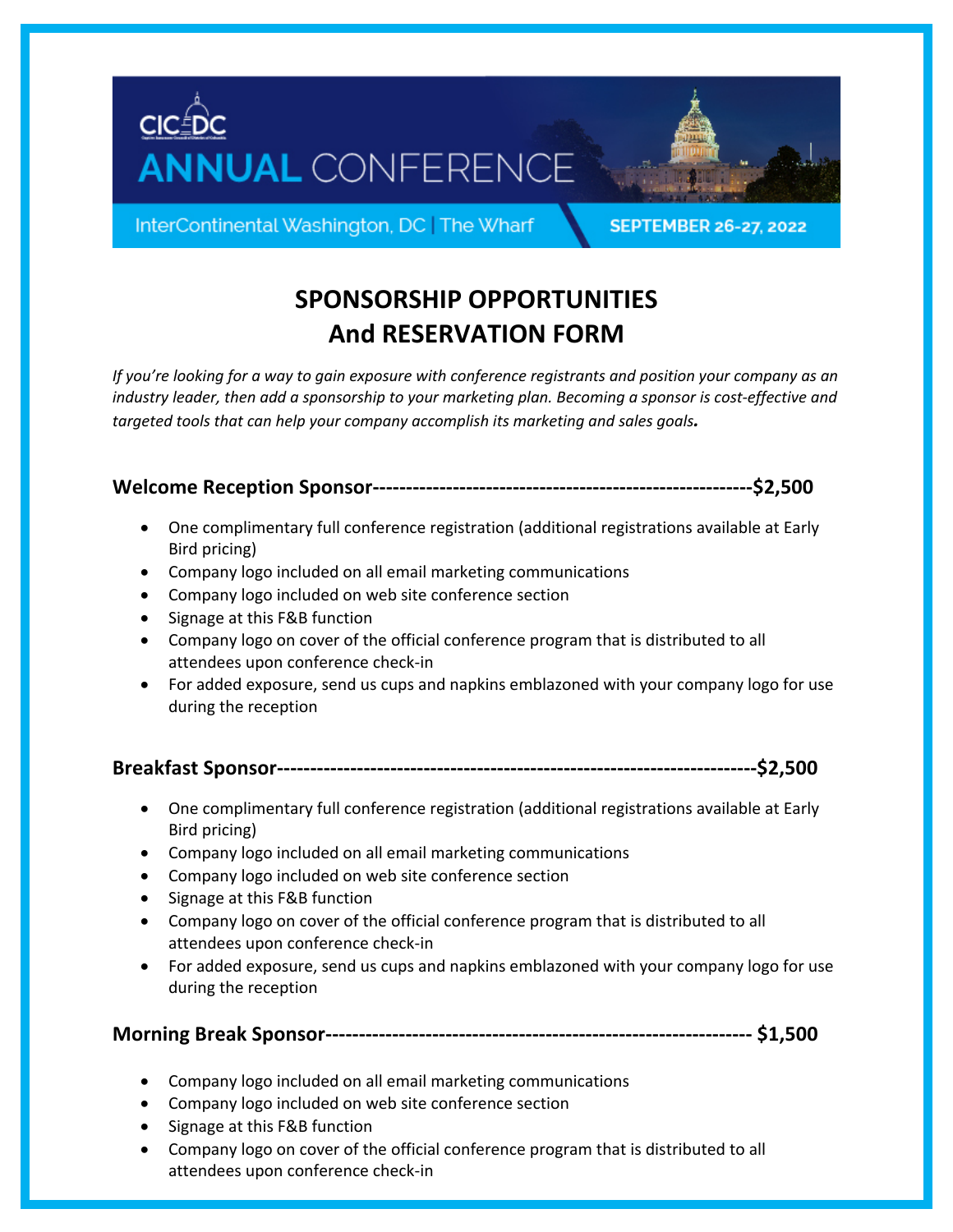**Luncheon Sponsor------------------------------------------------------------------------- \$2,500** 

- One complimentary full conference registration (additional registrations available at Early Bird pricing)
- Company logo included on all email marketing communications
- Company logo included on web site conference section
- Signage at this F&B function
- Company logo on cover of the official conference program that is distributed to all attendees upon conference check-in

### **Closing Reception Sponsor----------------------------------------------------------------\$2,500**

- One complimentary full conference registration (additional registrations available at Early Bird pricing)
- Company logo included on all email marketing communications
- Company logo included on web site conference section
- Signage at this F&B function
- Company logo on cover of the official conference program that is distributed to all attendees upon conference check-in
- For added exposure, send us cups and napkins emblazoned with your company logo for use during the reception

#### **Lanyards --------------------------------------------------------------------------------------\$1,500**

- Company name and logo prominently displayed on official conference lanyard worn by conference registrants (sponsor is responsible for all lanyard production costs in addition to the sponsorship fee)
- Registrations at reduced rate

## **Registration Sponsor ---------------------------------------------------------------------\$1,500**

- Company logo prominently displayed on all email confirmations sent to attendees when they register for the conference.
- Company logo on the registration confirmation page displayed when attendee registers via online form
- Company logo on the confirmation email sent to all attendees after registration is complete

## **Attendee List Sponsor------------------------------------------------------------------\$1,000**

• Company logo will be on the cover of the Attendee List given out to all conference attendees.

Questions? Please contact Shane Byars at sbyars@dccaptives.org

## *Reservation Form on the Following Page….*